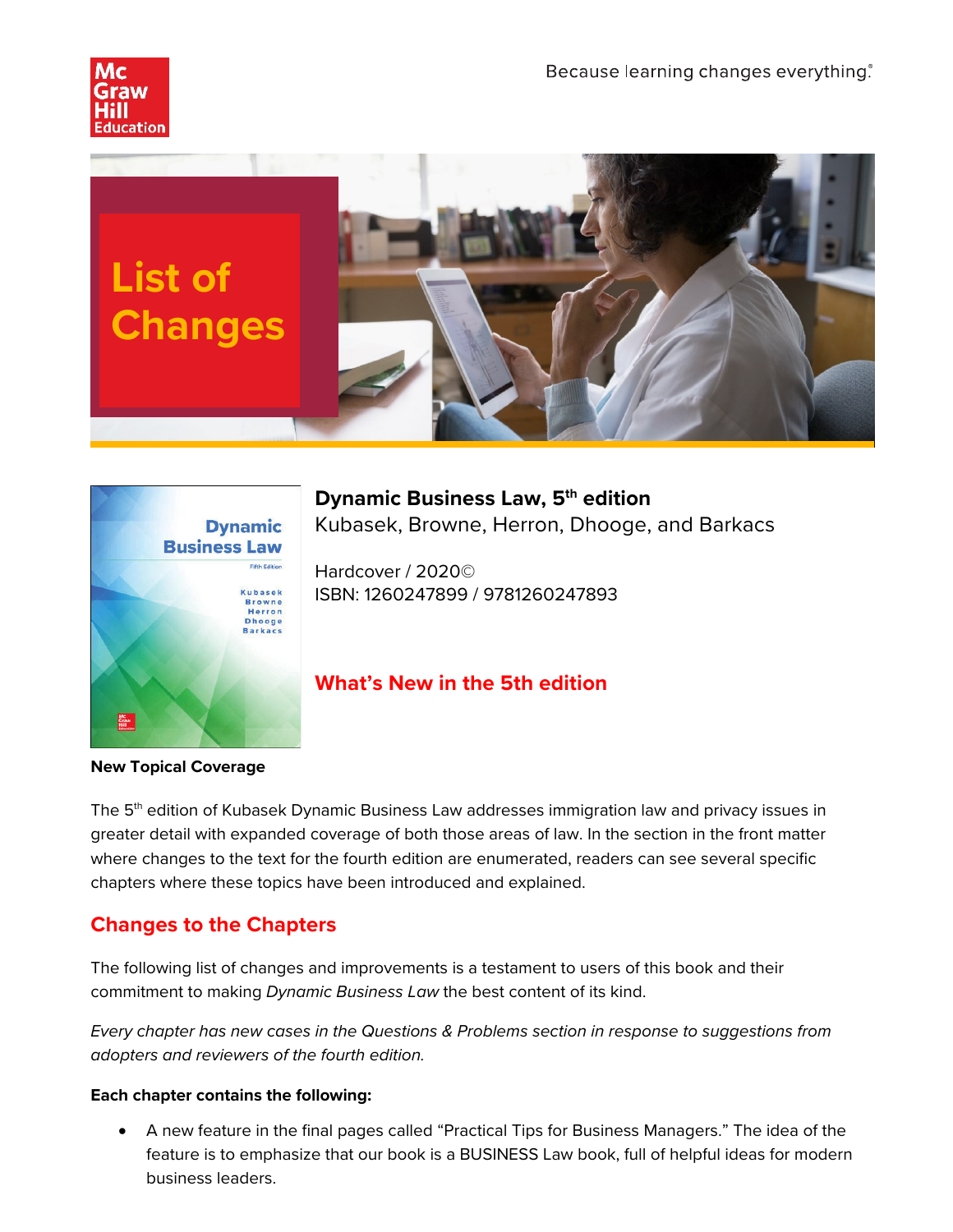- Either a new major case of a new Point/Counterpoint. Reviewers consistently applaud the freshness of our cases, and we want to continue to earn their applause in this regard.
- Three new case problems at the conclusion of the chapter.

# **Chapter by Chapter Changes**

**CHAPTER 1:** An Introduction to Dynamic Business Law

- Clarified the meaning of "commercial" and "supreme law of the land" because reviewers said their students were not familiar with the terms.
- Broadened the treatment of the boundaries of "criminal law" in response to reviewer's concern that the previous discussion of criminal law had focused too much on insider trading.
- Revised the discussion of the importance of comparative law by replacing the outdated material based on Google's conflicts with China by discussing the restrictions on American firms resulting from the new 2017 cybersecurity law. This addition contributes to our expanded treatment of cyberlaw.
- Expanded the discussion of the ways in which critical thinking enhances creative business leadership and effectiveness.
- Explained in the description of critical thinking the significance of the "But What If" feature in DBL5 for being alert to the impact of single facts on success or failure in a legal dispute.

### **CHAPTER 2:** Business Ethics

- Made explicit the open-ended nature of ethical decisions. In other words, we should never expect universal agreement about how to answer ethical questions. But by learning the various ways that thoughtful people have learned to talk about ethical dilemmas, businesspeople can play a leadership role in sustaining an ethical market system.
- Enlarged the discussion of social responsibility of business, including a description of Friedman's view that the only social responsibility firms have is to maximize profits, as well as critiques of his argument. That inclusion was in direct response to reviewers' suggestions.
- Introduced the history and rationale of the Foreign Corrupt Practices Act in response to a reviewer's suggestion.
- Revised and simplified the WH approach to Business Ethics in response to reviewers' requests.
- Expanded coverage of the ethics of care and used that material to demonstrate just how challenging it is to reach a satisfactory ethical decision.

## **CHAPTER 3:** The U.S. Legal System

- Added a new case nugget illustrating how the courts handle the increasing problem of defining when activities on the internet can constitute sufficient minimum contacts to give the court jurisdiction over an out of state defendant. This change is part of our effort to increase the coverage of cyberlaw issues.
- Removed discussion of quasi-in rem jurisdiction in response to reviewer comments that the concept is really an unnecessary concept for business students.
- Added a brief discussion of the doctrine of exhaustion of remedies in response to a reviewer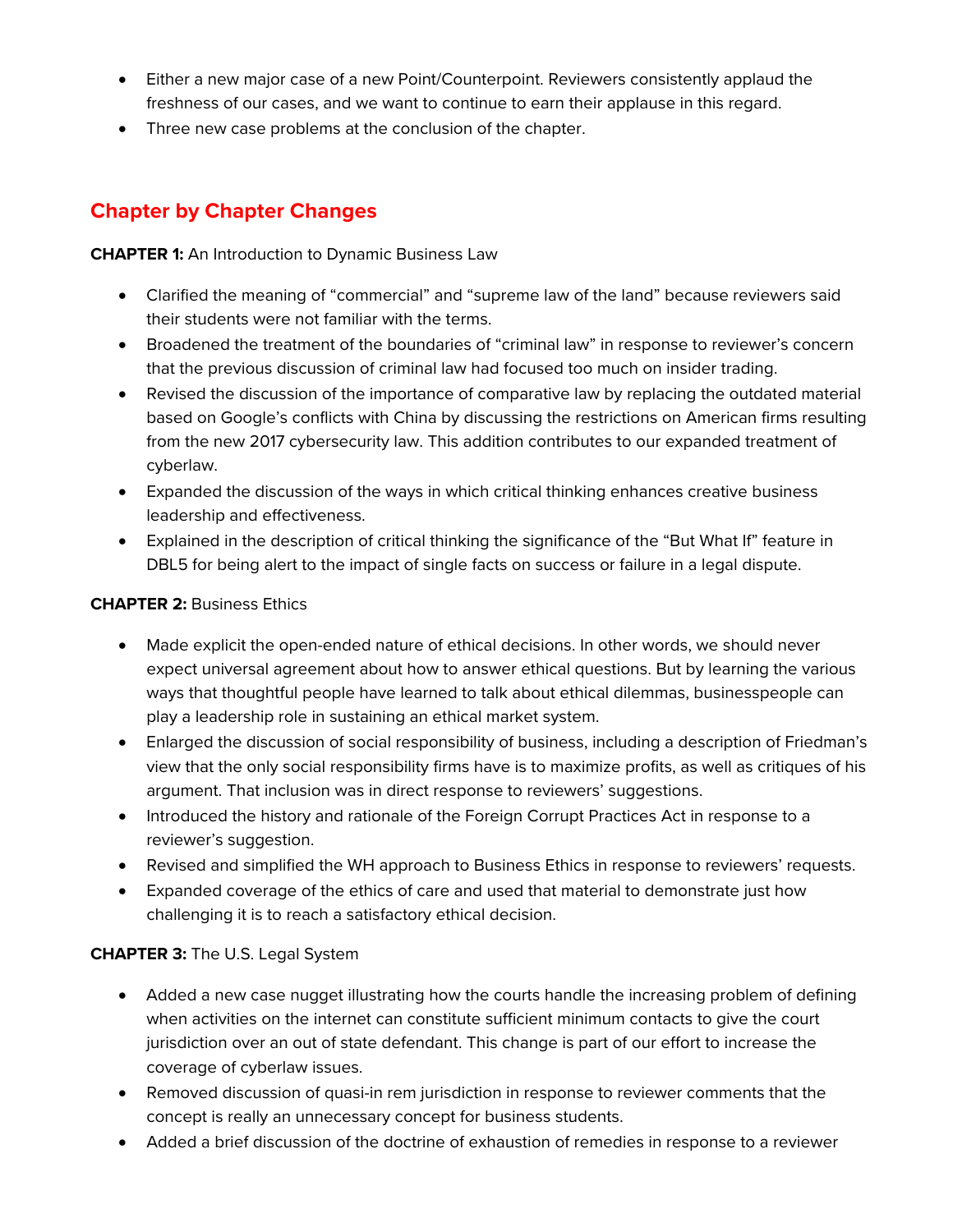request.

- Added a sentence clarifying that the map of the Circuit Courts of Appeal did not include the DC Circuit in response to a reviewer's concern about a potential conflict between the text, which correctly specifies that there are 12 Circuit Courts of Appeal, and the map, that showed only 11 circuits.
- Replaced the 1996 J.E.B. case with a 2016 case to provide a more current illustration of the concept of the Bateson challenge.
- Inserted new point-counterpoint, "Should all states copy the federal system and appoint state judges for life?"

### **CHAPTER 4:** Alternative Dispute Resolution

- Added a list of states that have adopted the Uniform Mediation Act in response to reviewers' suggestions.
- Inserted a new 2016 case, Maribel Baltazar v. Forever 21, illustrating an unconscionable binding arbitration clause.
- Added a new point counter-point, "Should court annexed ADR be mandatory in certain cases?"
- Added a discussion of *Epic Systems Corp v Lewis Corporation,* the controversial 2018 Supreme Court case holding that companies may require workers to settle employment disputes through individual arbitration rather than joining together in class actions. This case follows an earlier Supreme Court case holding that corporations could similarly force consumers to settle claims through individual arbitration rather than class actions.

### **CHAPTER 5:** Constitutional Principles

- Inserted a new 2016 case, Direct Marketing Association V. Barbara Broh, to provide a more current illustration of a challenge to a state law as imposing an undue burden on interstate commerce.
- Added a new case nugget discussing the 4th Amendment implications of the use of drones by law enforcement to conduct searches. This issue is important in our attempts increase coverage of privacy issues.
- Updated the case wrap up to reflect the change that was made to the ACA, removing the mandate to purchase health insurance that had been the focus of the court's decision.

### **CHAPTER 6:** International and Comparative Law

- Added section of treaties and executive agreements in the United States
- Added section relating to labor and human rights in ethics section
- Updated Exhibit 6-1 Summary of the "FCPA Top Ten" list.
- Updated membership in the WTO
- Added section dealing with the controversies regarding NAFTA and Brexit
- Added new Case Nugget addressing force majeure clauses in contracts
- Updated number of states parties in NY Convention

### **CHAPTER 7:** Crime and the Business Community

• Added a new Supreme Court case, Salman v. United States, clarifying how the recipient of a tip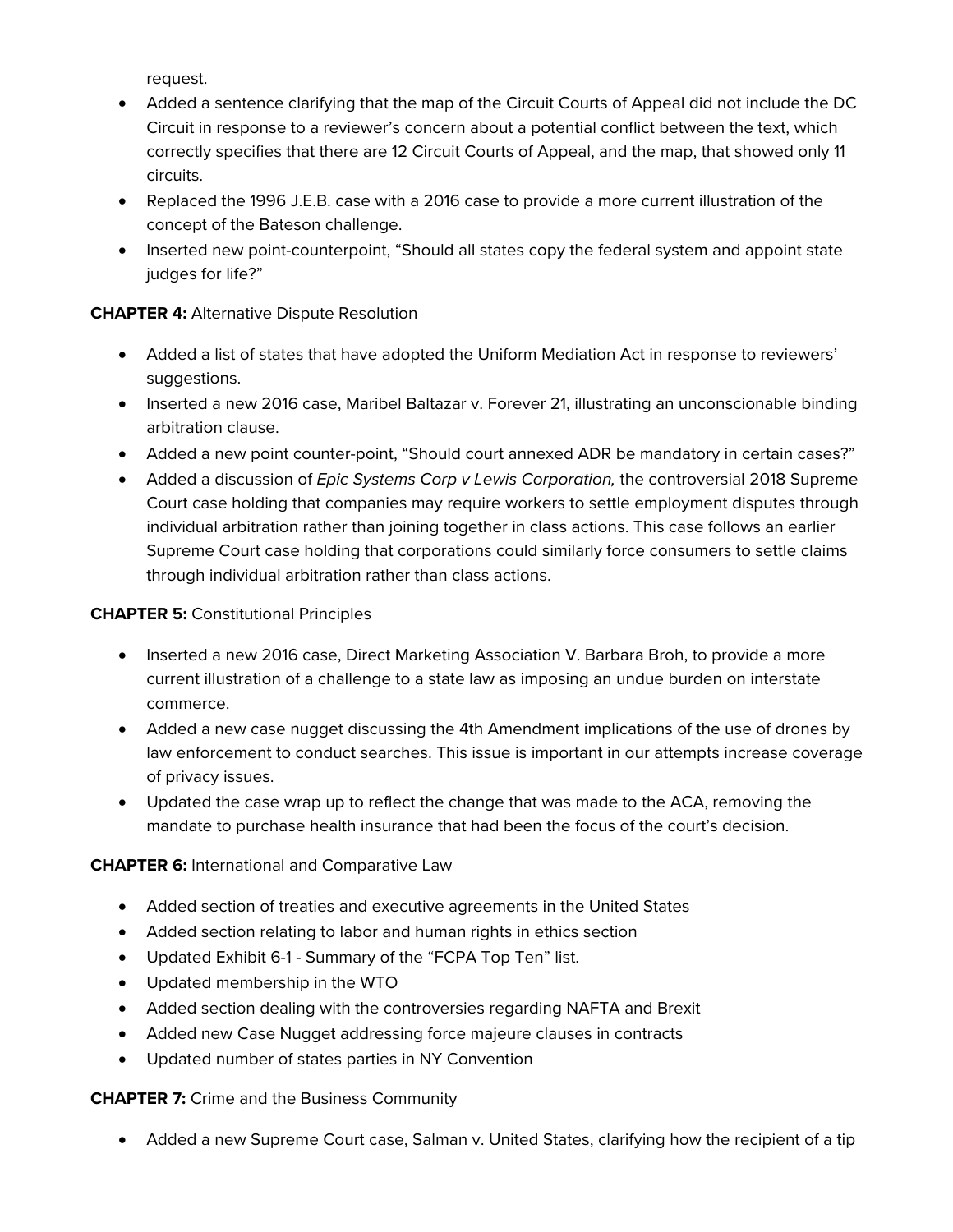can be held liable for insider trading,

- Expanded the discussion of embezzlement in response to reviewer comments.
- Added a new point counter-point raising the question of whether we should make insider trading legal. The issue addressed in the previous edition's point-counterpoint was no longer a controversial issue.

### **CHAPTER 8:** Tort Law

- Added new Case Nugget, Jacobus v. Trump, in response to a reviewer suggestion that we expand discussion of the distinction between fact and opinion. The case involves actions taken on Twitter, and thus is in line with our increased emphasis on cyber law.
- Added a new case 8-1, Mazda Motor Corporation v. Hurst, providing a more updated scenario that shows the application of the Gore guideposts.
- Added a discussion about the innovative attempt by five California cities to use the tort of public nuisance sue the Big 5 oil companies for damages caused by climate change, arguing that these firms created a public nuisance by misleading the public as to the effects of using fossil fuels.
- Added a new Point-Counterpoint that as the following question: Should a percentage of each punitive damages award be given to the state?

### **CHAPTER 9:** Negligence and Strict Liability

- Updated the discussion of the case against Peanut Corporation of America.
- Added a new case 3-3, Swigart v. Bruno, providing a more updated illustration of the use of the comparative negligence defense.
- Added a new Point-Counterpoint, Should the U.S. Enforce a Duty to Rescue?

### **CHAPTER 10: Product Liability**

- Added case discussing the standards for foreseeability in design defect cases.
- Reduced the size of all 3 cases in the chapter in response to requests of reviewers.
- Added a case emphasizing the importance of foreseeability for duty to warn and design defect cases.
- Added a discussion of the efforts of toy manufacturers to avoid a duty to warn regarding fidget pinners by arguing that the spinners are for general use, not children specifically.

### **CHAPTER 11:** Liability of Accountants and Other Professionals

- Added a new case 11-2, Michael Williamson v. Recovery Limited Partnership, demon- strating an unsuccessful attempt at using the accountant-client privilege.
- Added a new point-counterpoint, Should Accountants be Held Liable for Negligence to "Reasonably Foreseeable Third Parties?

### **CHAPTER 12:** Intellectual Property

- Extended the discussion of copyrights.
- Added an important 2017 US Supreme Court case, Star Athletica, LLC, v. Varsity Brands, Inc. et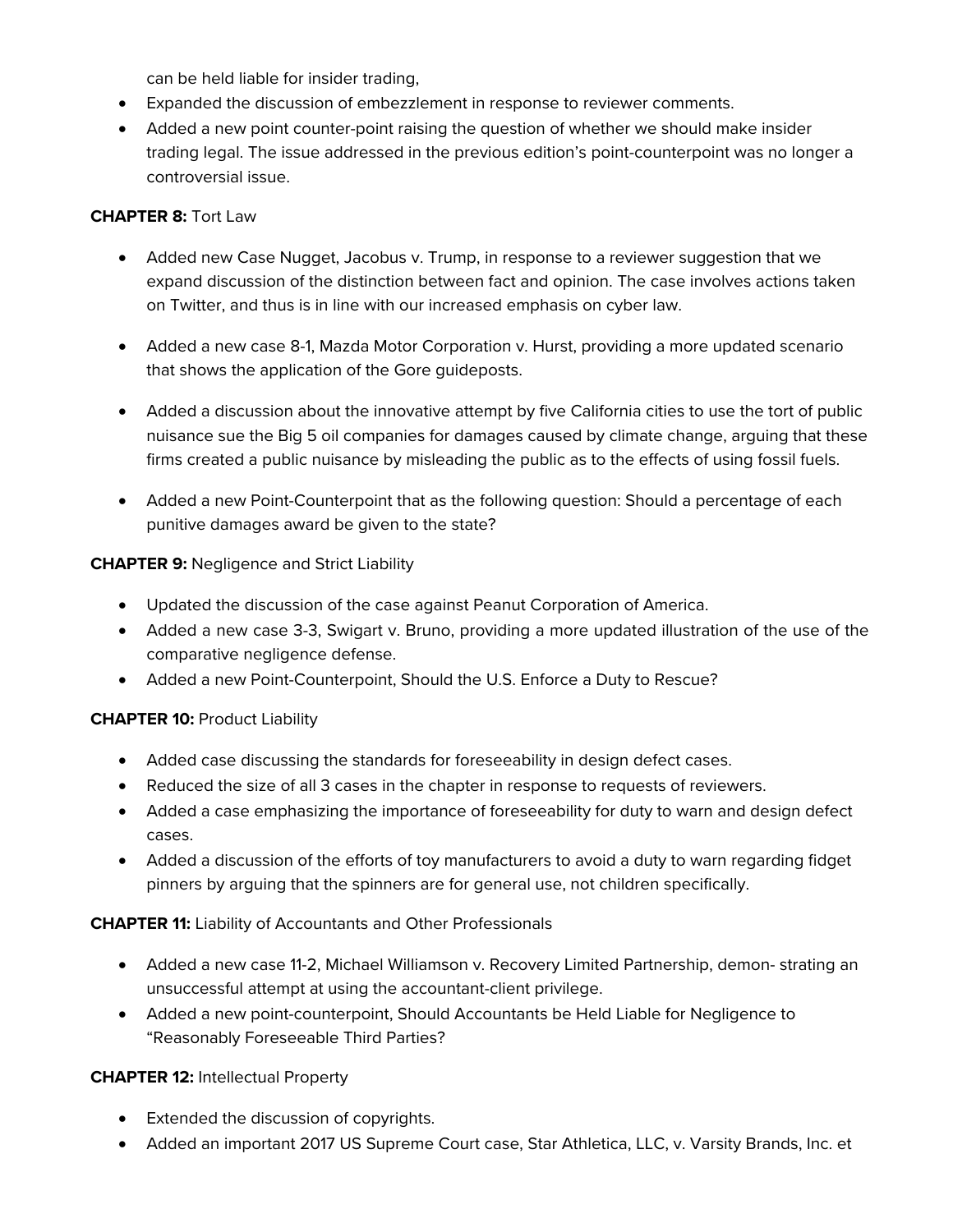al, that clarified the test for when a copyright can be issued for designs.

• Added a new point-counterpoint, Should the Law Allow Disparaging Trademarks to be Registered?

### **CHAPTER 13:** Introduction to Contracts

- Added new case 13-2, Trapani Const. C. v. Elliott Group, Inc., which is a more current and somewhat better reasoned case illustrating how the court may find an implied in fact contract.
- Added a new point-counterpoint, "Should the Business World Embrace Smart Con- tracts?" that furthers our emphasis on e-commerce.

### **CHAPTER 14:** Agreement

- Replaced the old Case 14-2 with a more current case illustrating a contract contain- ing terms that were not sufficiently definite and certain to constitute valid terms of an enforceable agreement.
- Added a new Point-counterpoint, "Should Offers Made through Electronic Communi- cations, Such As Text Messages And E-Mail, Use The Normal Mailbox/Dispatch Rule Or A Receipt Rule?

### **CHAPTER 15:** Consideration

- Added new Case Nugget in "Promissory Estoppel" section in response to reviewers' request for more coverage of privacy issues: *Ruzicka v. Conde Nast Publishing.*
- Included new Case in "Preexisting Duty" section: *Margeson v. Artis,* in response to mul- tiple reviewers who wished to see a case on preexisting duty. Generally, reviewers also requested more coverage of small business issues. This case deals with the sale of a small business.
- Added a Point/Counterpoint: Should Past Consideration Be Acceptable Consideration for a Contract?

### **CHAPTER 16: Capacity and Legality**

- Replaced the old Case 16-3 with Riley V. Iron Gate Self Storage, a more current case illustrating how a court analyzes when an exculpatory clause is enforceable.
- Added a new Point-counterpoint, "Should Minors Have Full Capacity to Enter into Binding Legal Contracts at the Age of 15?"

### **CHAPTER 17:** Legal Assent

- Added new case 17 3, Garage Solutions, LLC, v. Monty J. Person, to provide a current example of the use of the affirmative defense of duress.
- Added a new point-counterpoint, "Should Browse Wrap Agreements be Enforceable?" which focuses on another issue related to ecommerce.

### **CHAPTER 18:** Contracts in Writing

- Added new case 17 3, Garage Solutions, LLC, v. Monty J. Person, to provide a current example of the use of the affirmative defense of duress.
- Added a new point-counterpoint, "Should Browse Wrap Agreements be Enforceable?" which focuses on another issue related to ecommerce.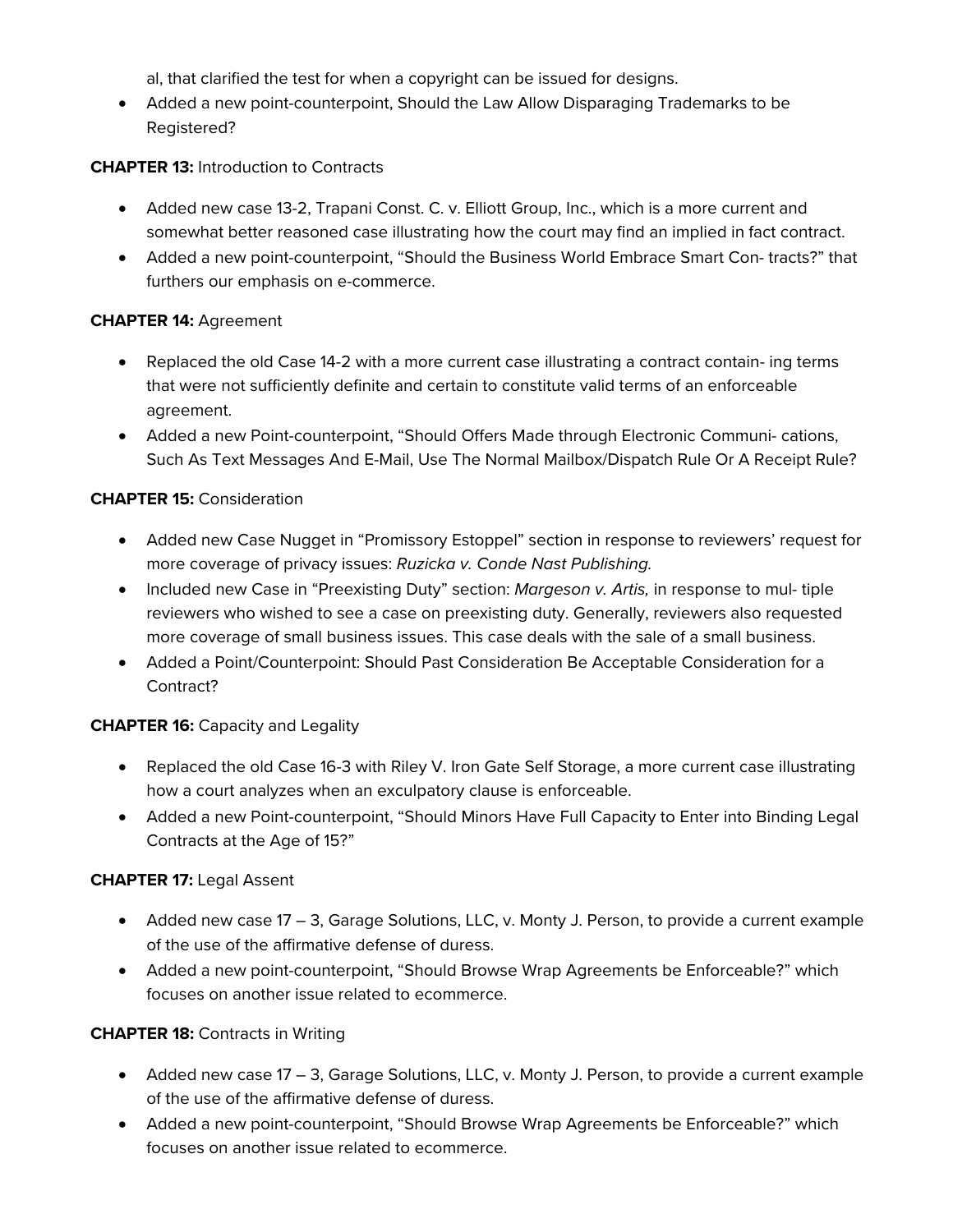**CHAPTER 19:** Third-Party Rights to Contracts

- Added a 2017 case 19-2, Tucker v. Tom Raper, Inc., to show how a person does not have to be identified in writing to be a legitimate third part beneficiary.
- Changed the point-counterpoint to one that illustrates the importance of identifying whether ne is an intended or incidental beneficiary.

**CHAPTER 20:** Discharge and Remedies

- Added new case, Hemlock Semiconductor Operations, LLC v. Solarworld Industries Sachsen GMBH, which is an updated illustration of the application of the doctrine of commercial impracticability.
- Added a new Point-counterpoint, "Should Punitive Damages be Awarded in Certain Breach of Contract Cases?"

**CHAPTER 21:** Introduction to Sales and Lease Contracts

- Added a new case opener that focuses on local business activities of "common," "every-day" business between a supplier of machinery and the business which uses the machinery.
- Included a new case nugget and a new case 21-1 about UCC article 2 contract formation "hot off the presses" from just the past two years.
- Inserted new case focusing on the definition and status of a merchant.
- Included a new Point/counterpoint relevant to the growing issues surrounding the mer- its of global trade: should the US adopt the CISG?

**CHAPTER 22:** Title, Risk of Loss, and Insurable Interests

- Added case opener that lays out nearly every question posed in this chapter on title, risk of loss and insurable interest.
- Included new case showing the complications of the sale of goods when bankruptcy gets in the way.
- Added case focusing on the difficult concept of "entrustment," a topic also addressed in the point/counterpoint.
- Wrote new case nugget dealing with merchant-on-merchant transactions.

**CHAPTER 23:** Performance and Obligations under Sales and Leases

- Added case opener that lays out nearly every question posed in this chapter on title, risk of loss and insurable interest.
- Included new case showing the complications of the sale of goods when bankruptcy gets in the way.
- Added case focusing on the difficult concept of "entrustment," a topic also addressed in the point/counterpoint.

**CHAPTER 24:** Remedies for Breach of Sales and Lease Contracts

• Added new case—*Des Moines Flying Servs. V. Aerial Servs.* It adresses whether a seller can be liable for a defective product that it did not manufacture.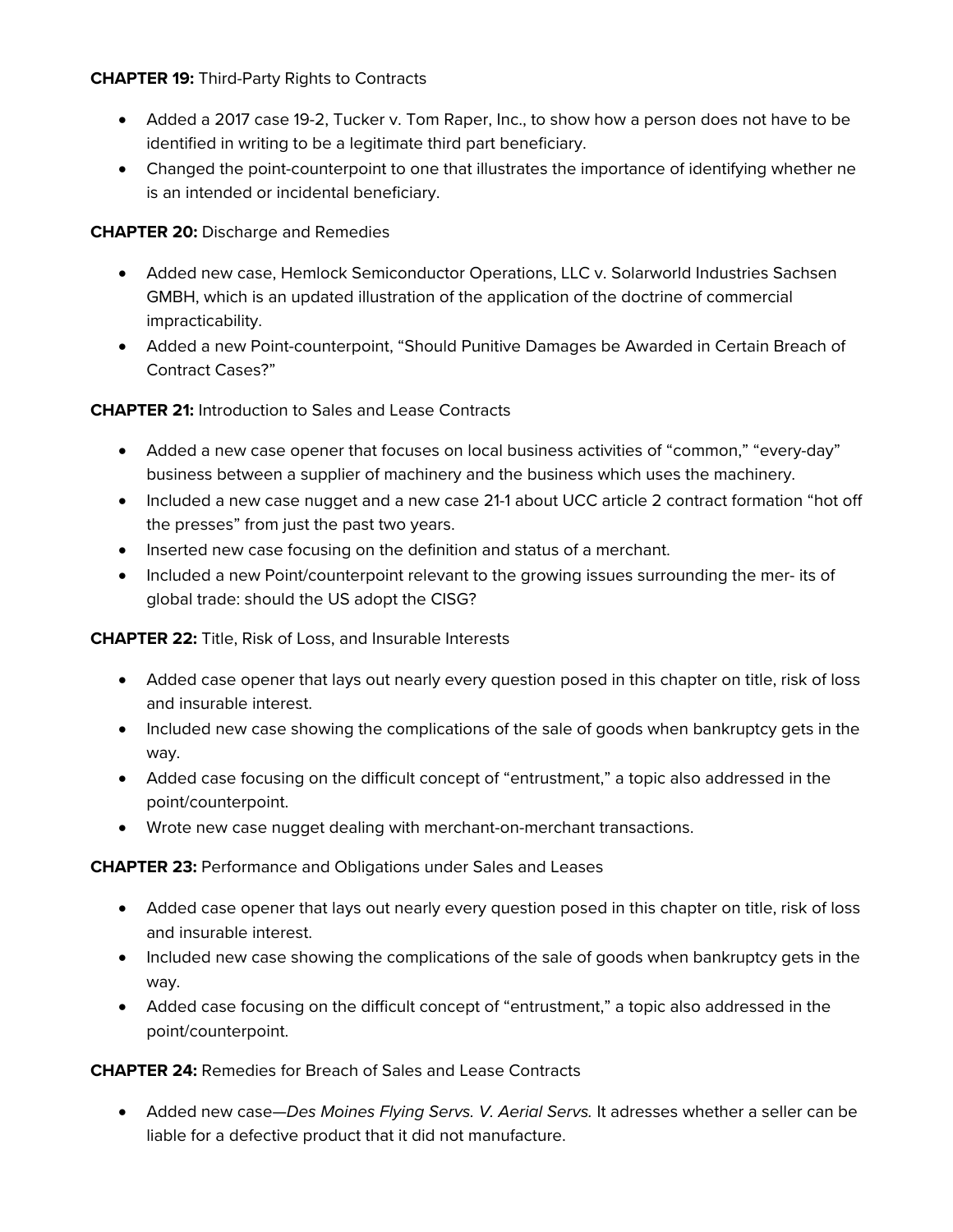• Created new Point/Counterpoint: Is the economic loss doctrine a legitimate concept that is needed?

### **CHAPTER 25:** Warranties

- Added new case—*Cannon v. Bodensteiner Implement Co.* considers whether a salesman's puffing statements constitute an express warranty.
- New Point/Counterpoint: Do the Implied Warranties Diminish the Fundamental Free Market and the Right to Contract?

### **CHAPTER 26:** Negotiable Instruments: Negotiability and Transferability

- Added a new 2017 case *Amplify Federal Credit Union v. Garcia, Tex.,* discussing whether a particular instrument is a contract or a negotiable instrument and therefore which statute of limitations applies.
- Created a new Point/Counterpoint: Should your business use contracts rather than negotiable instruments to set payment?

### **CHAPTER 27:** Negotiation, Holder in Due Course, and Defenses

- Inserted new 2017 case *Dennis Walker v. John Probandt and John Raynor* that discusses the criteria for being a holder in due course.
- Wrote new Point/Counterpoint: Should holder in due course laws be revised?

### **CHAPTER 28:** Liability, Defenses, and Discharge

- Added new case, *IGS Industries, Inc. v. Discover Financial Services, Inc. discussing whether a* party exercised care and whether doing so discharged its liability.
- Created new Point/Counterpoint: Should employers be held responsible when their employees forge a signature on a check?

### **CHAPTER 29:** Checks and Electronic Fund Transfers

- Added 2018 major case analyzing the criteria for wrongful dishonor of a check.
- Created new Point/Counterpoint: Should your business start accepting Bitcoin?

### **CHAPTER 30:** Secured Transactions

- Added new major case *1st Source Bank v. Wilson Bank & Trust* that discusses whether a secured party can have a secured interest in the products of collateral.
- Added another new case The Four County Bank v. Tidewater Equipment Co. analyzing whether a party that acquires property has a duty to investigate whether a secured interest exists on that property.

### **CHAPTER 31:** Other Creditors' Remedies and Suretyship

- Included a new case *Alcantar v. Sanchez* providing an argument about the nature of conversion when a firm attempts to garnish funds.
- Added a second major case *Sharp v. Horton,* focusing on the procedural criteria required for a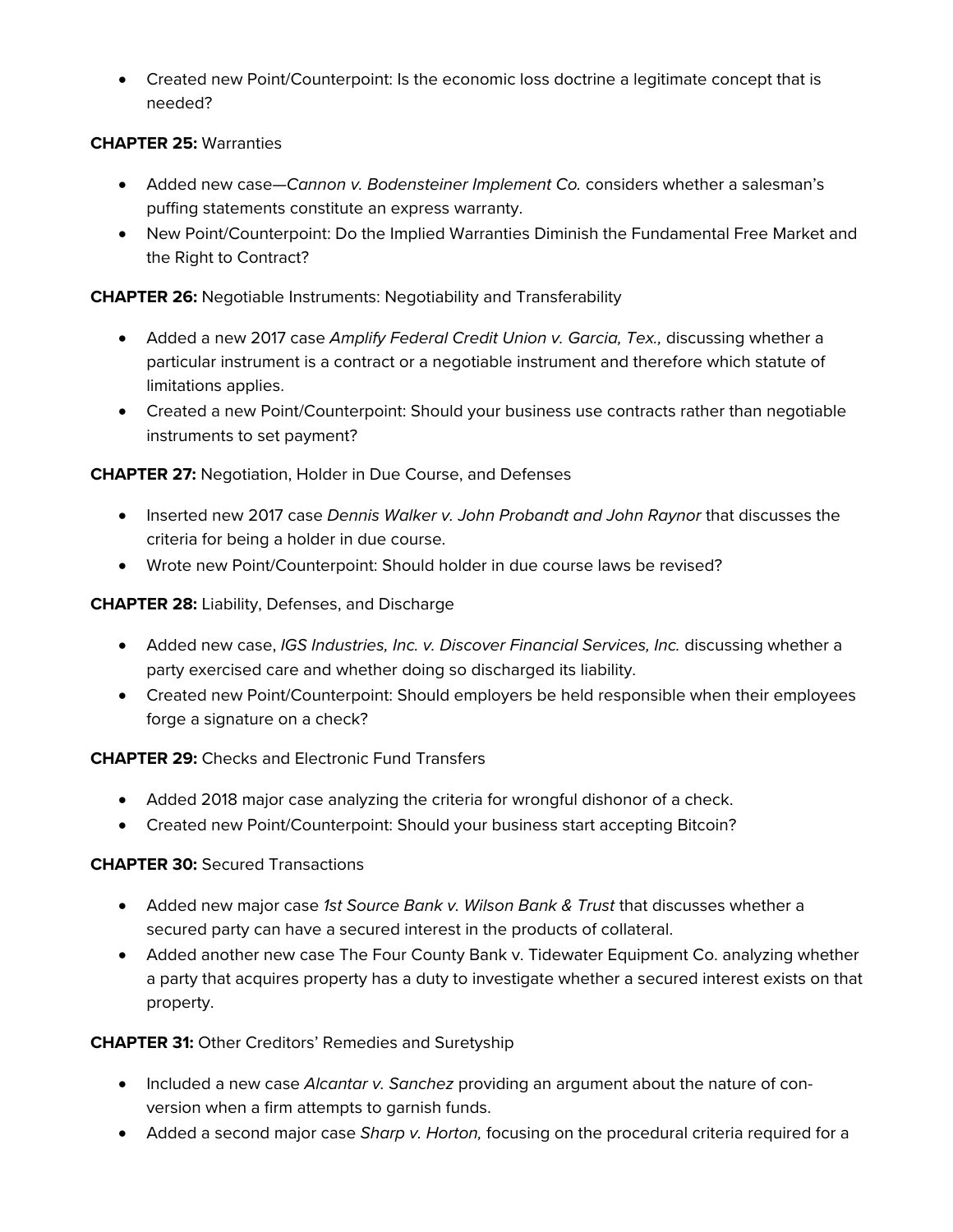successful writ of execution to recover a debt.

### **CHAPTER 32:** Bankruptcy and Reorganization

- Updated numerous bankruptcy filing statistics.
- Created new Chapter opener: Student Loans and Bankruptcy
- Added Case Nugget: DISCHARGE OF CLAIMS FOR WILLFUL OR MALICIOUS CONDUCT Townsend v. Ganci U.S. District Court for the Eastern District of New York 566 B.R. 129 (E.D.N.Y.2017)
- Updated Exhibit 32-4 Federal Bankruptcy Exemptions
- Updated Exhibit 32-8 and accompanying text.

### **CHAPTER 33:** Agency Formation and Duties

• Added new major case: CITY OF BINGHAMTON v. WHALEN APPELLATE DIVI- SION OF THE SUPREME COURT OF NEW YORK 141 AD 3D 145 (2016) discussing the impact of the agent's failure to fulfill the duty of loyalty.

### **CHAPTER 34:** Liability to Third Parties and Termination

- Added new major case: DOE v. UBER TECHNOLOGIES, INC. UNITED STATES DISTRICT COURT FOR THE NORTHERN DISTRICT OF CALIFORNIA, 184 F. SUPP. 3D 774 (2016). This case examines the scope of the employment relationship.
- Created new Point/Counterpoint—Should Independent Contractors Be Able to Recover Damages from Their Employers Resulting from Injuries on the Job?

### **CHAPTER 35:** Forms of Business Organization

- Made a major expansion of the treatment of LLP's in response to reviewers' requests.
- Updated the data in Exhibit 35-8, the list of the largest franchises.
- Added new major case: LIVE CRYO, LLC V. CRYOUSA IMPORT AND SALES, LLC, UNITED STATES DISTRICT COURT, E.D. MICHIGAN, SOUTHERN DIVI- SION (2017). This case looks at how courts make the choice of forum to hear disputes between the franchisee and franchisor and consider the elements required in a franchise agreement.

### **CHAPTER 36:** Partnerships: Nature, Formation, and Operation

- Included new major case: FLOYD FINCH v. BRUCE WAYNE CAMPBELL, COURT OF APPEALS OF MISSOURI, WESTERN DISTRICT (2017) WD 80283 Cons WD 80317. This case discusses the intricacies present when both parties to a dispute believe the other violated his fiduciary duty to the partnership.
- Created a new Point/Counterpoint: Are Proportional Partnerships a Good Idea?

### **CHAPTER 37:** Partnerships: Termination and Limited Partnerships

• Added major new case: WILLIAM C. STYSLINGER III V. BREWSTER PARK, LLC, ET AL. SUPREME COURT OF CONNECTICUT, 138 A.3D 257 (2016). This case discusses whether an assignee of a partnership interest can require a winding up when not granted an accounting from the LLC.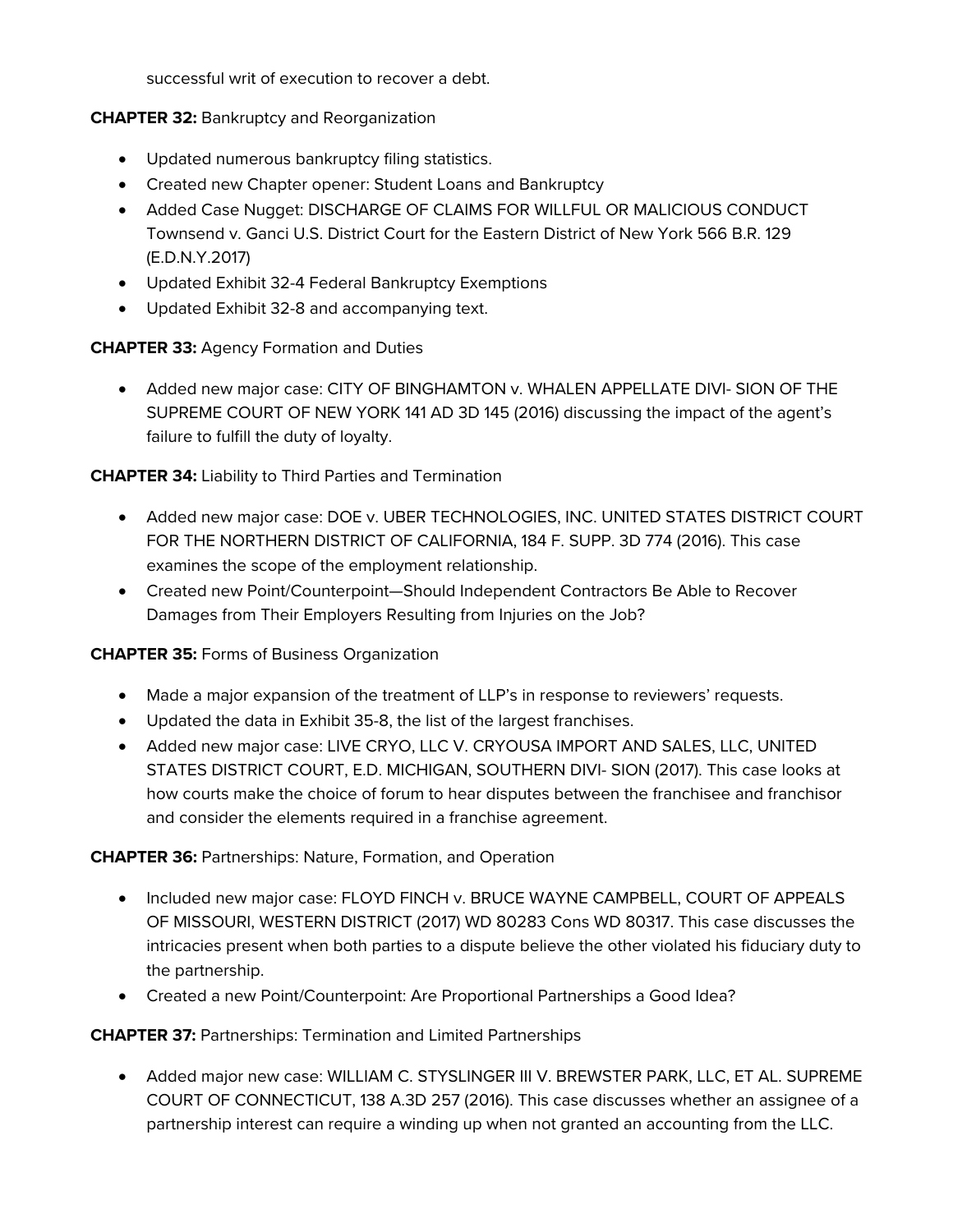### **CHAPTER 38:** Corporations: Formation and Financing

- Added new major case: PROTECT MY CHECK, INC. V. CRAIG C. DILGER, JOHN, UNITED STATES DISTRICT COURT, E.D. KENTUCKY, CENTRAL DIVISION. FRANKFORT 176 F.SUPP.3D 685 (2016). In this case the Court discusses whether Kentucky's ban on direct corporate contributions to influence elections is an unconstitutional limit on speech.
- Created new Point/Counterpoint: Should the Citizens United Ruling Be Overturned?

### **CHAPTER 39:** Corporation: Directors, Officers, and Shareholders

- Created a major exhibit exploring the relationship between corporations and privacy rights in response to an explosion of interest in this issue. So extensive is the scope of this issue that many corporations now employ a CPO, a Chief Privacy Officer.
- Added new major case: GEORGE T. KOSHY v. ANUPAM SACHDEV. SUPREME JUDICIAL COURT OF MASSACHUSETTS, MIDDLESEX 477 MASS. 759 (2017). This case provides an analysis of the criteria used in seeking dissolution.
- Included a new Point/Counterpoint: Is Shareholder Activism Good for Business?

### **CHAPTER 40:** Corporations: Mergers, Consolidations, Terminations

- Added new major case: Parshall v. HCSB FINANCIAL CORPORATION United States District Court, D. South Carolina LEXIS 114948 (2017). This case analyzes the attempt of a shareholder to prevent a vote on a merger that had been approved by the Board of Directors.
- Wrote a new Point/Counterpoint: Are Mergers Good for the Economy?

### **CHAPTER 41:** Corporations: Securities and Investor Protection

- Expanded Exhibit 41-1 to include a discussion of the impact of Dodd-Frank on the SEC.
- Replaced the older case 41-1 that provided an illustration of the application of the Howey Test with a 2016 case, Securities And Exchange Commission, V. Arcturus Cor- poration, fulfilling that same function.
- Changed point-counterpoint to, "Should the requirement for the disclosure of he ratio of CEO to employee pay be rescinded?" This change is timely as 2018 is the first year the disclosures have been mandated.

### **CHAPTER 42:** Employment and Labor Law

- Updated the FLSA regulations concerning pay for full-time salaried executive, adminis- trative and professional employees.
- Added major new case about privacy rights: Ehling v. Monmouth-Ocean Hosp. Serv. Corp., 961 F. Supp. 2d 659 (Delaware 2013). This case discusses an employee suit against her employer for violation of the ECPA based on a the employer's reprimand for a Facebook post.
- Greatly expanded the treatment of employee privacy rights.
- Included new case nugget: SOCIAL MEDIA POLICIES: Boch Honda and International Association of Machinists & Aerospace Workers, District Lodge 15, Local Lodge 447.

### **CHAPTER 43:** Employment Discrimination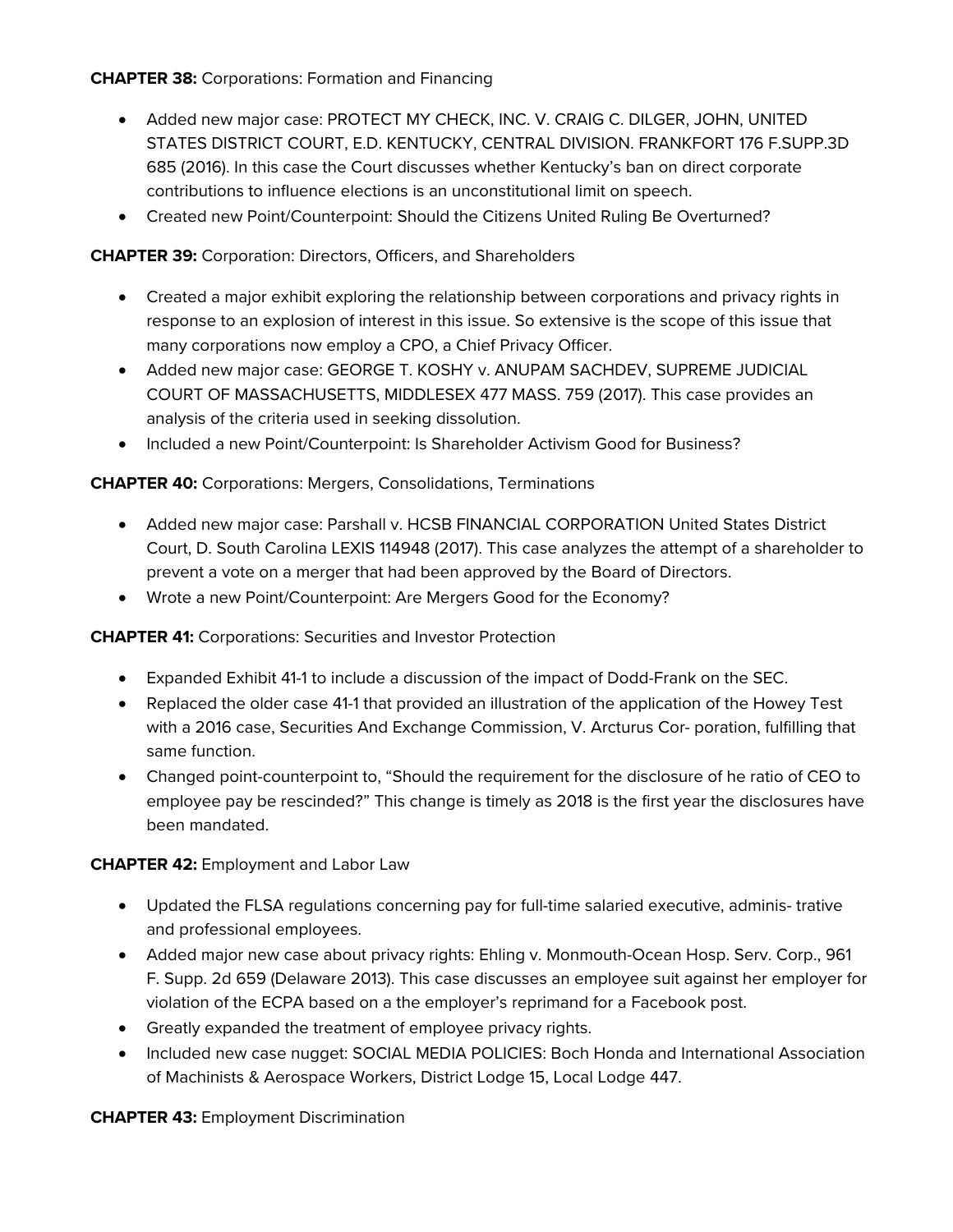• Created new Point/Counterpoint: Should Employers Be Permitted to Use Social Media in Hiring and/or Firing Decisions?

### **CHAPTER 44:** Administrative Law

- Added new Case Nugget: NOTICE AND COMMENT RULE MAKING Open Com- munities Alliance v. Carson U.S. District LEXIS 21131 (2017).
- Included another Case Nugget to expand our treatment of privacy rights: INFORMA-TIONAL PRIVACY—NASA v. Nelson, 562 U.S. 134 (2011).
- Included a new Point/Counterpoint: Is Administrative Regulation of Business a Good Thing?

### **CHAPTER 45:** Consumer Law

- Added Exhibit 45-3 Consumer Privacy and Internet Advertising as yet another element in our expanded concern about privacy rights.
- Inserted new major case: UNITED STATES OF AMERICA v. MICHAEL STANLEY KAPLAN, MD UNITED STATES COURT OF APPEALS, NINTH CIRCUIT US V. KAPLAN, 836 F. 3D 1199(2016).
- Included a new Point/Counterpoint: Should the Dodd-Frank Act be repealed?

### **CHAPTER 46:** Environmental Law

- Updated the status of the Acid Rain Trading Program.
- Updated section discussing the responsibilities of the EPA and updated changes under the Trump administration.
- Described the new e-manifest system that is coming into effect in June of 2018.
- Replaced the old case 46-3 with a new case, Elvis Mirzaie, Edison Mirzaie, Romi Mirzaie, V. Monsanto Company, which addresses the same issue, but is more current.
- Added information that shows students how they can search to see whether they live by a Superfund site.
- Updated United States' ranking on the Environmental Performance Index to show the latest result from 2018.
- Updated the section discussing international environmental treaties to include the United States' pulling out of the Paris climate accord.
- Added a new point-counterpoint, "What Role Should the EPA Play in Enforcing Environmental Regulations?" This issue is extremely timely as the enforcement budget of the EPA is being slashed and therefore the EPA is not able to bring as many enforcement actions as it has in the past.

### **CHAPTER 47:** Antitrust Law

- Added new major case: FEDERAL TRADE COMMISSION v. PENN STATE HER- SHEY MEDICAL CENTER, THE UNITED STATES COURT OF APPEALS FOR THE THIRD CIRCUIT, 838 F.3D 327 (2016). This case demonstrates shows how a court decides whether to grant a preliminary injunction against a merger under Section 7 of the Clayton Act.
- Included a new Case Nugget— MERGERS AND ACQUISITIONS U.S. v. AB Electrolux, Electrolux North America, Inc. and General Electric Company; United States District Court for the District of Columbia (2015)